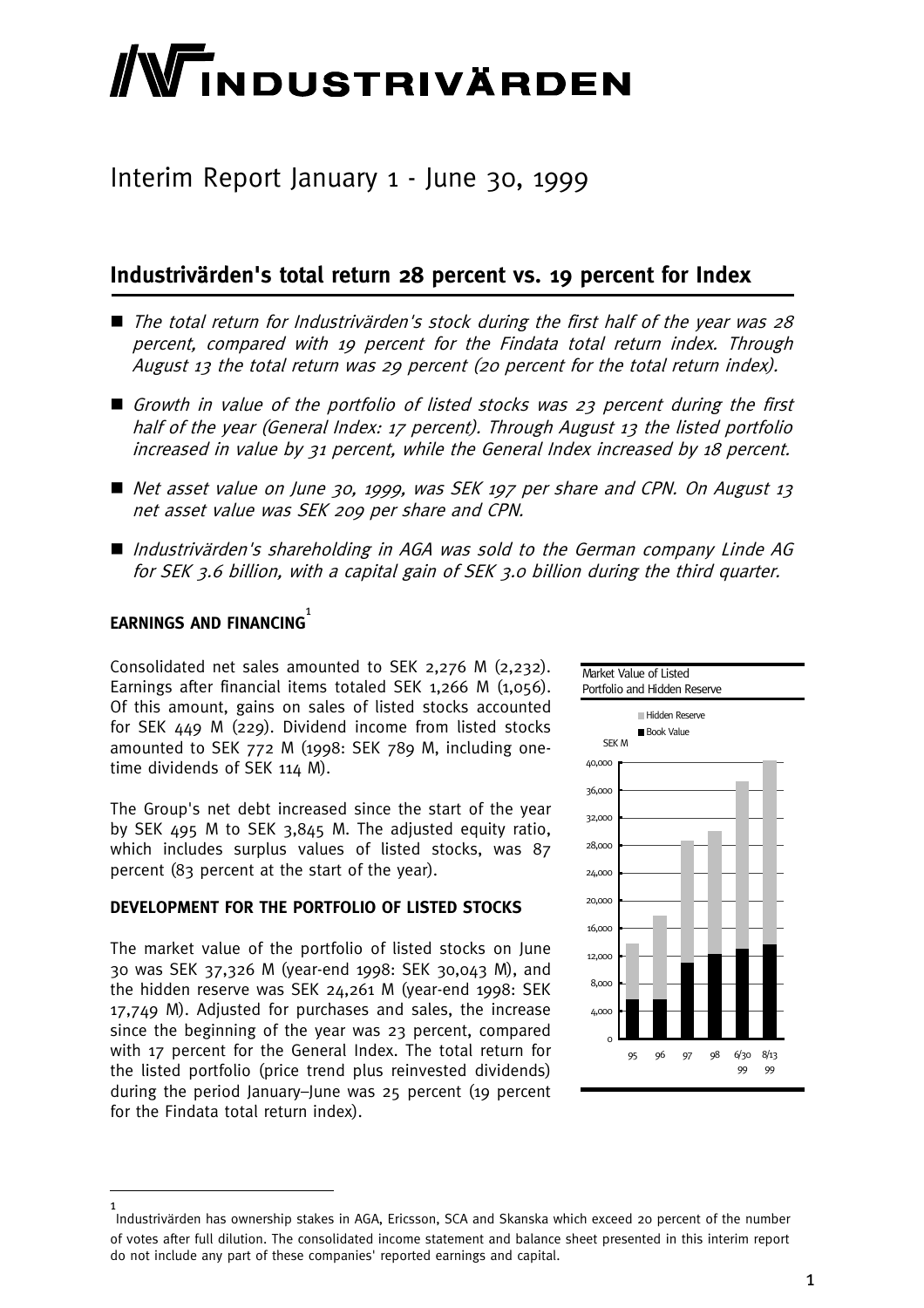# **/Wi**ndustrivärden

During the first half of the year, purchases of listed stocks totaled SEK 1,459 M, while sales totaled SEK 1,091 M. Thus stocks were bought for a net value of SEK 368 M. Major purchases consisted of 3,360,000 Ericsson, 268,100 Pfizer Inc., 900,000 Volvo, 700,000 Skandia, 1,000,000 Mandator and 229,000 Lundbeck A/S. Major sales consisted of 2,861,500 AGA (through a stock redemption), 1,430,000 Astra (the entire holding), 1,500,000 Ericsson, 387,900 Skanska and 300,000 Volvo. The sales from the listed portfolio resulted in a capital gain of SEK 449 M.

As a result of a 3:1 stock split by Handelsbanken, the holding increased from 14,650,000 to 43,950,000 shares.

#### **Price Trend for the Six Largest Shareholdings**

The trend during the first half of the year for the six largest shareholdings, which accounted for 85 percent of the portfolio's value on June 30, was as follows:

| Company       | Share of portfolio  | Price change |
|---------------|---------------------|--------------|
|               | value on June 30, % | Jan.-June, % |
| Ericsson      | 36                  | 37           |
| Handelsbanken | 12                  | $-11$        |
| Sandvik       | 11                  | 32           |
| <b>SCA</b>    | 11                  | 30           |
| Skandia       | 8                   | 28           |
| AGA           |                     | $-1$         |

Ericsson had strong price development during the second quarter and performed better than the General Index during the period. The launch of a new mobile phone product series was initiated during the second quarter.

Handelsbanken performed worse than both the bank and financial services index and the General Index, even though it has long had better profitability than the average for the other commercial banks in Sweden.

Sandvik performed better than both the General Index and the engineering index. Cyclical stocks like Sandvik and SSAB had strong growth during the first half of the year.

SCA performed better than both the General Index and the forestry index.

The shareholding in *Skandia*, which has been acquired gradually since 1995, has had very good value appreciation and performed better than the General Index.

AGA performed worse than the General Index, however, during the summer it more than recovered its gap against the index.

#### **Development for the Listed Portfolio Through August 13**

The market value of the listed portfolio on August 13 was SEK 40,301 M, and the hidden reserve was SEK 26,651 M. Adjusted for purchases and sales, the portfolio increased in value by 31 percent since the beginning of the year. The General Index increased by 18 percent during the same period. The total return for the listed portfolio from the beginning of the year through August 13 was 33 percent (20 percent for the total return index).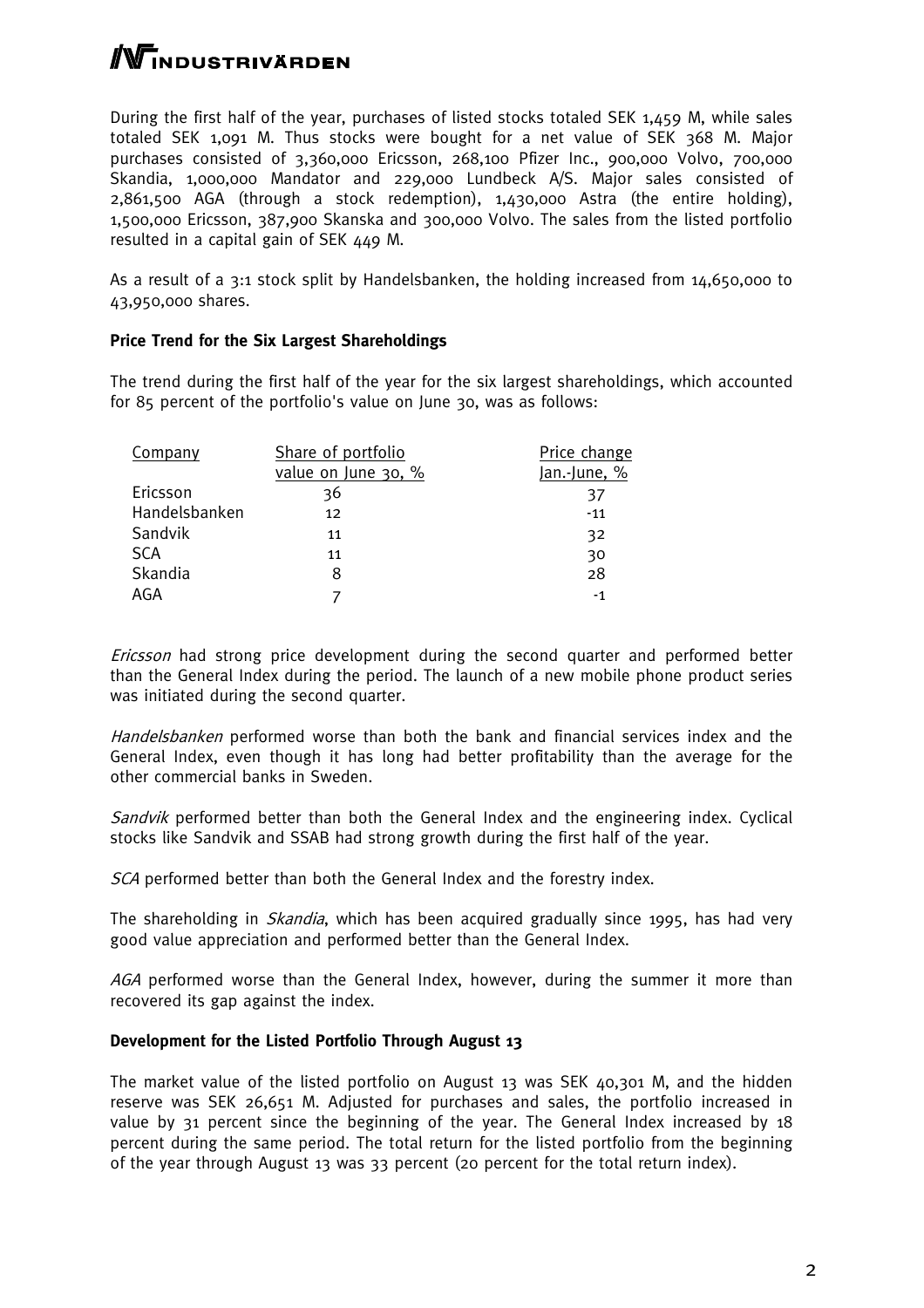# **/Wi**ndustrivärden

#### **INDUCTUS**

Inductus' net sales for the period amounted to SEK 1,371 M (1,374). Earnings after financial items improved by SEK 30 M to SEK 93 M.

Besam has continued the profitable expansion in its service operations, and earnings more than doubled. Earnings for *Hydrauto* and *Rapid* were on a par with the preceding year. Isaberg did not reach the level of earnings reported a year ago, but has continued good profitability.

#### **INDUTRADE**

Indutrade's net sales amounted to SEK 875 M (833), an increase of 5 percent. Earnings after financial items totaled SEK 66 M (1998: SEK 93 M, including capital gains of SEK 9 M). Following a weak start of the year, demand has gradually improved.

#### **PARENT COMPANY**

The Parent Company's dividend income amounted to SEK 785 M (795), of which SEK 772 M (789) was from listed companies. Including gains of SEK 449 M (229) on sales of listed stocks, earnings totaled SEK 1,234 M  $(1,024)$ . After administrative costs and a negative balance of interest income and expense, earnings after financial items totaled SEK 1,105 M  $(942).$ 

#### **IMPORTANT EVENT AFTER THE REPORTING PERIOD**

In mid-August Industrivärden, Handelsbanken's foundations and Gas Vision sold their shares in AGA to the listed German company Linde AG, for a price of SEK 141 per share. In connection with the acquisition, Linde, which like AGA is one of the largest players in the industrial gas market, made a public offer to AGA's other shareholders at the same price.

Industrivärden's 25,753,500 AGA shares were sold for SEK 3.6 billion, with a capital gain of SEK 3.0 billion. The shares shares represent 11.7 percent of the company's capital and 20.2 percent of its votes.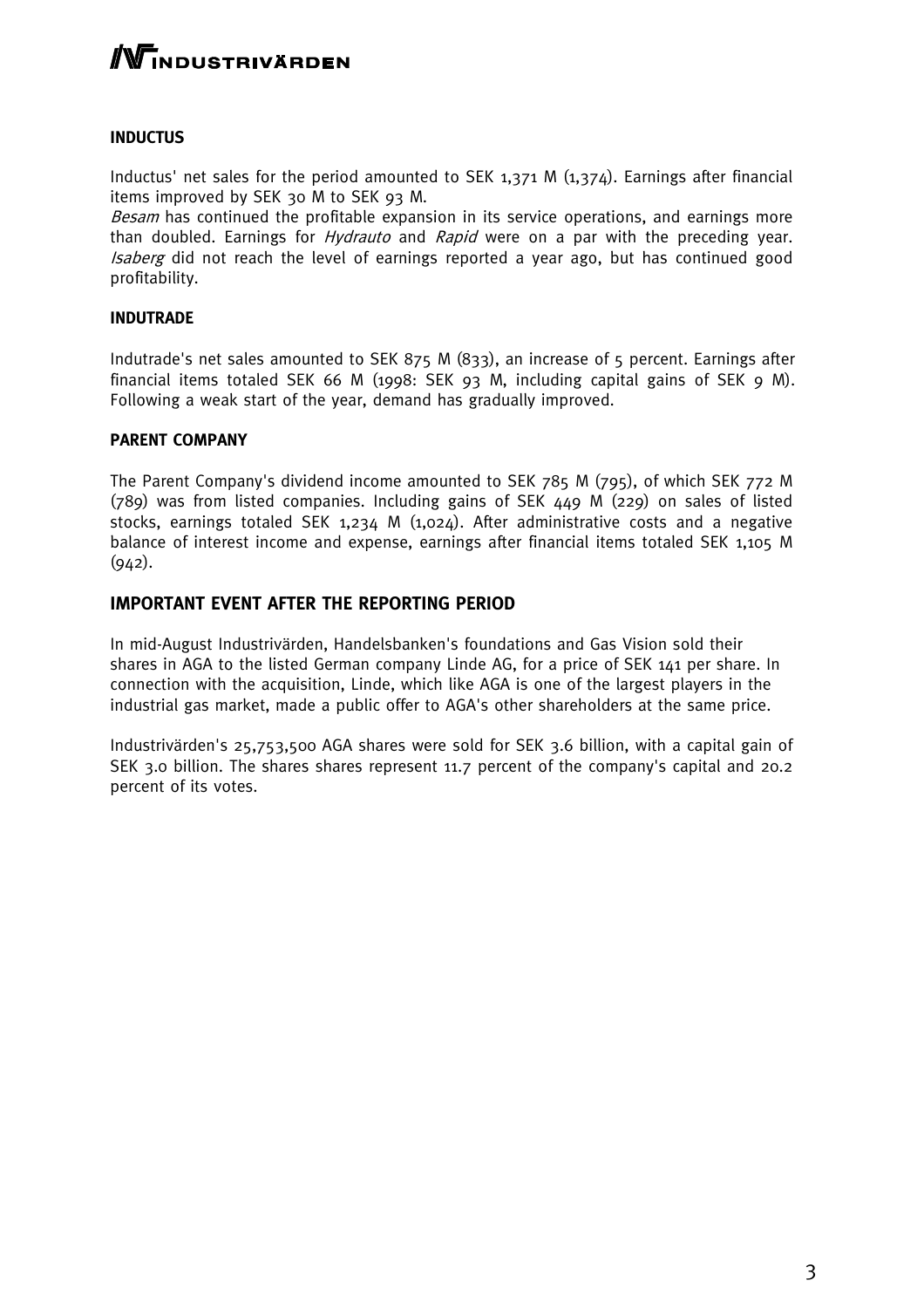

#### **CALCULATED NET ASSET VALUE**

Industrivärden's net asset value 2 as per June 30 has been calculated at SEK 37.7 billion, or SEK 197 per share and CPN. Net asset value at August 13 has been calculated at SEK 209 per share and CPN.

Net Asset Value per Share

and CPN



Stockholm, Sweden, August 18, 1999

Clas Reuterskiöld President and CEO

<sup>2</sup> The composition of net asset value is shown on page 10.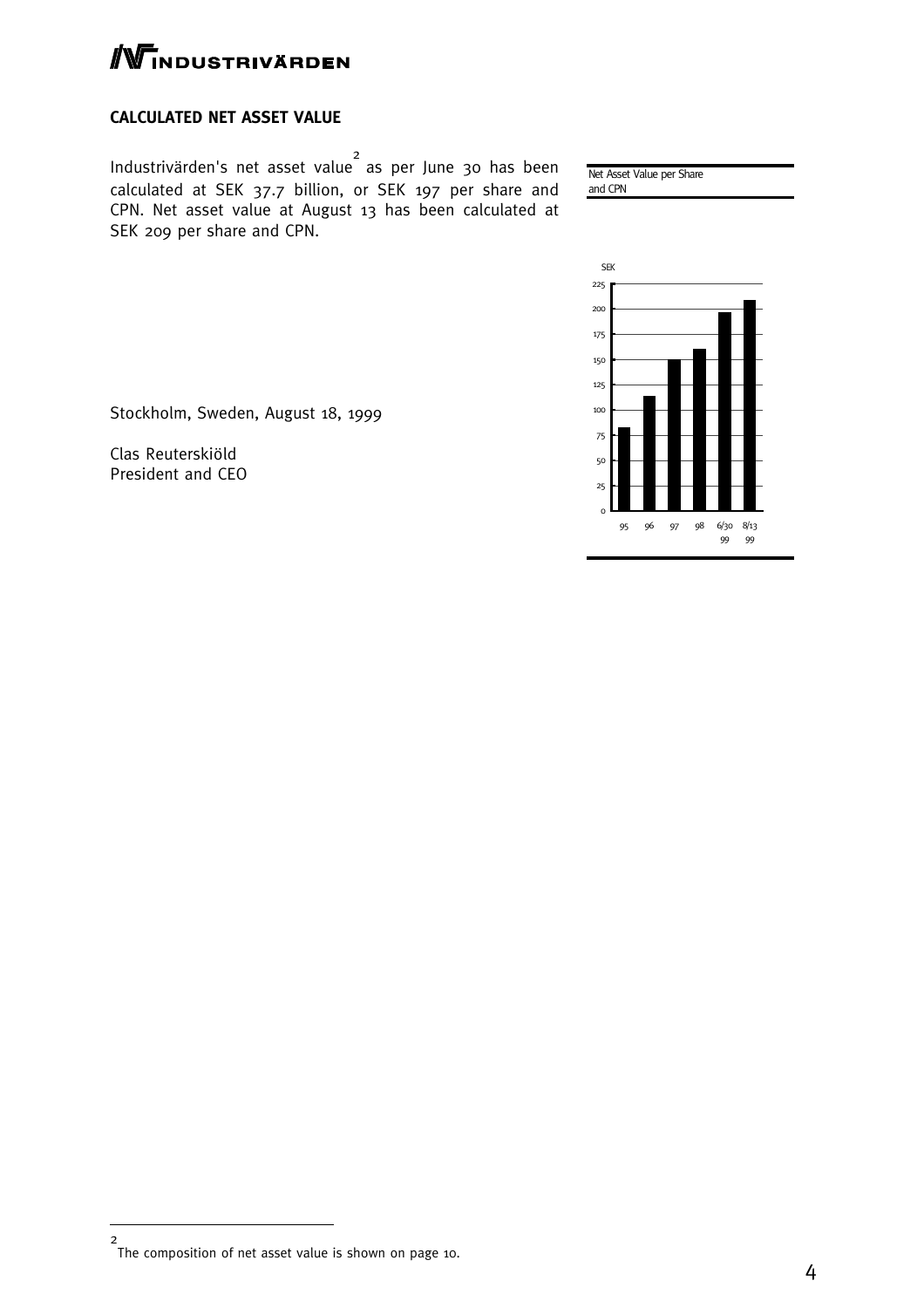

#### **AUDITORS' EXAMINATION REPORT**

We have conducted a limited review of the accompanying interim report in accordance with the recommendation issued by the Swedish Institute of Authorized Public Accountants (FAR). A limited review is considerably less in scope than an audit. Nothing has come to our attention that indicates that the interim report does not fulfill the requirements of the Swedish Stock Exchange Act and the Swedish Annual Accounts Act.

Stockholm, Sweden, August 18, 1999 ÖHRLINGS COOPERS & LYBRAND AB

Ingvar Pramhäll Authorized Public Accountant

#### **FINANCIAL CALENDAR**

An interim report for the period January–September will be released on November 4. A preliminary year-end report for 1999 will be released on February 15, 2000. The 1999 Annual Report will be published at the end of March 2000.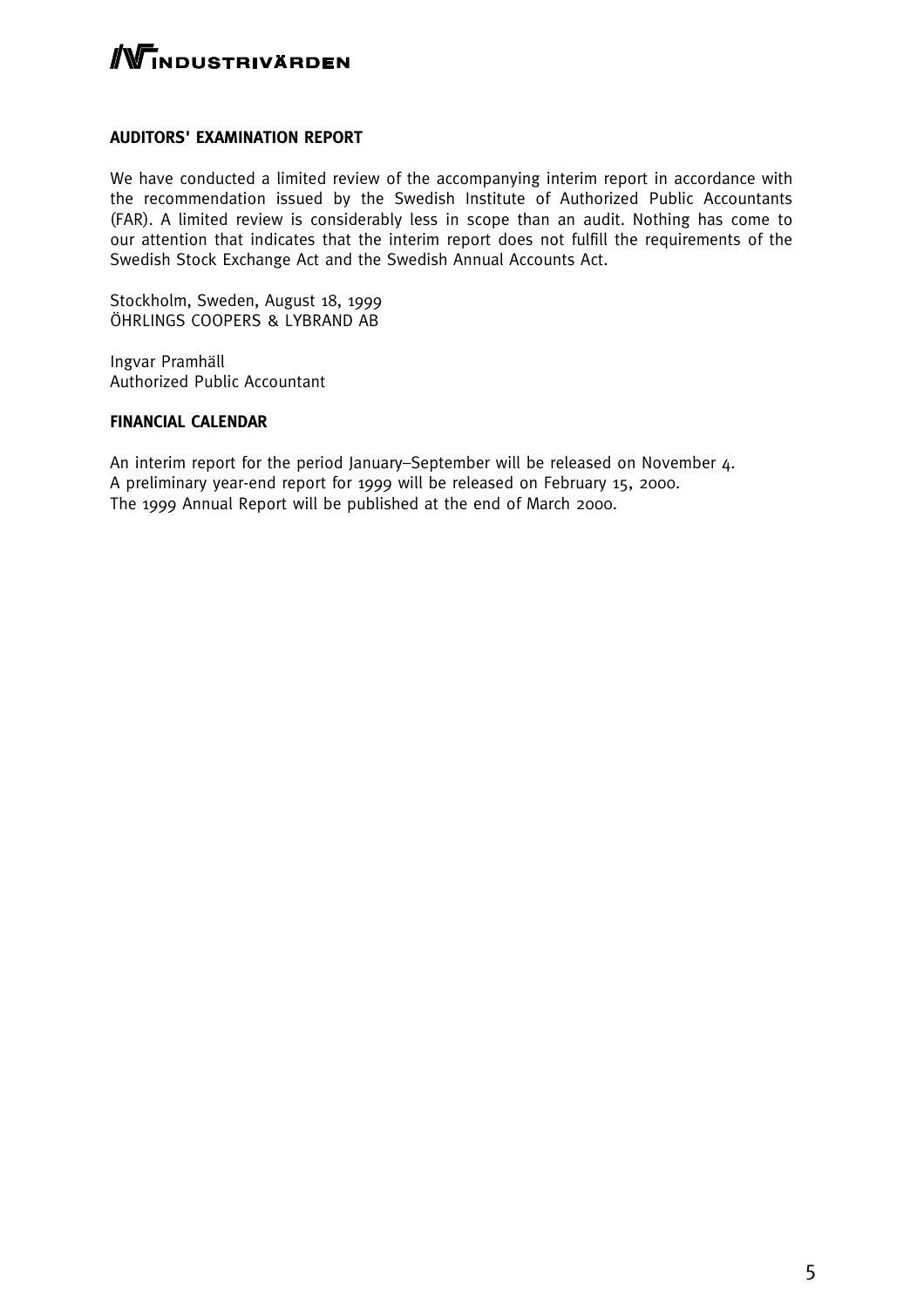#### **Industrivärden Consolidated Income Statement**

| SEK M                                                                                                                   | 1999<br>Jan.-June | 1998<br>Jan.-June | 1998<br>Jan.-Dec.  |
|-------------------------------------------------------------------------------------------------------------------------|-------------------|-------------------|--------------------|
| Net sales<br>Cost of goods sold                                                                                         | 2,276<br>$-1,518$ | 2,232<br>$-1,493$ | 4,580<br>$-3,057$  |
| <b>Gross earnings</b>                                                                                                   | 758               | 739               | 1,523              |
| Development costs<br>Selling costs                                                                                      | -38<br>$-372$     | $-43$<br>$-354$   | -83<br>$-741$      |
| Administrative costs<br>Other operating income and expenses                                                             | $-212$            | $-210$<br>2       | $-431$<br>8        |
| <b>Operating earnings</b>                                                                                               | 136               | 134               | 276                |
| Dividend income from listed stocks<br>Capital gains on sales of listed stocks<br>Capital gains on sales of other stocks | 772<br>449        | 789<br>229        | 1,067<br>974<br>29 |
| <b>Earnings before financial items</b>                                                                                  | 1,357             | 1,152             | 2,346              |
| Interest income<br>Interest expense (excl. CPN interest)<br>Other financial items                                       | 14<br>$-111$<br>6 | 8<br>$-107$<br>3  | 17<br>$-232$<br>17 |
| <b>Earnings after financial items</b>                                                                                   | 1,266             | 1,056             | 2,148              |
| <b>CPN</b> interest                                                                                                     | $-50$             | $-42$             | $-101$             |
| <b>Earnings before taxes</b>                                                                                            | 1,216             | 1,014             | 2,047              |
| Tax on earnings for the period                                                                                          | $-166$            | $-107$            | $-129$             |
| Net earnings for the period                                                                                             | 1,050             | 907               | 1,918              |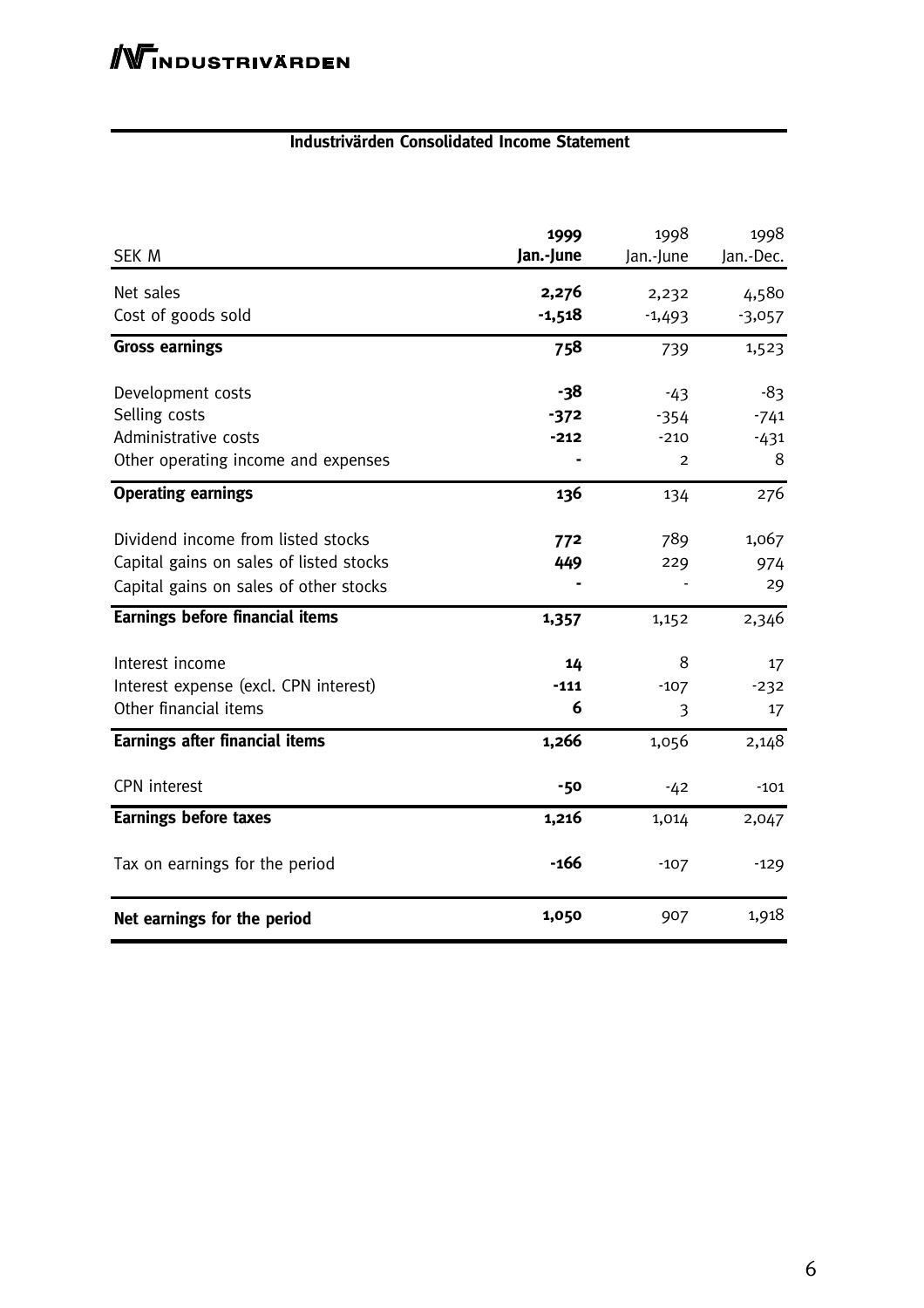## **Breakdown by Business Unit**

|                              | Earnings after<br>financial items<br>Net sales |           |           |           |
|------------------------------|------------------------------------------------|-----------|-----------|-----------|
| <b>SEK M</b>                 |                                                |           |           |           |
|                              | 1999                                           | 1998      | 1999      | 1998      |
|                              | Jan.-June                                      | Jan.-June | Jan.-June | Jan.-June |
| Inductus                     | 1,371                                          | 1,374     | 93        | 63        |
| Indutrade                    | 875                                            | 833       | 66        | 93        |
| Dividends from listed stocks |                                                |           | 772       | 789       |
| Other, net                   | 30                                             | 25        | $-114$    | $-118$    |
|                              | 2,276                                          | 2,232     | 817       | 827       |
| Capital gains on             |                                                |           |           |           |
| sales of listed stocks       |                                                |           | 449       | 229       |
|                              | 2,276                                          | 2,232     | 1,266     | 1,056     |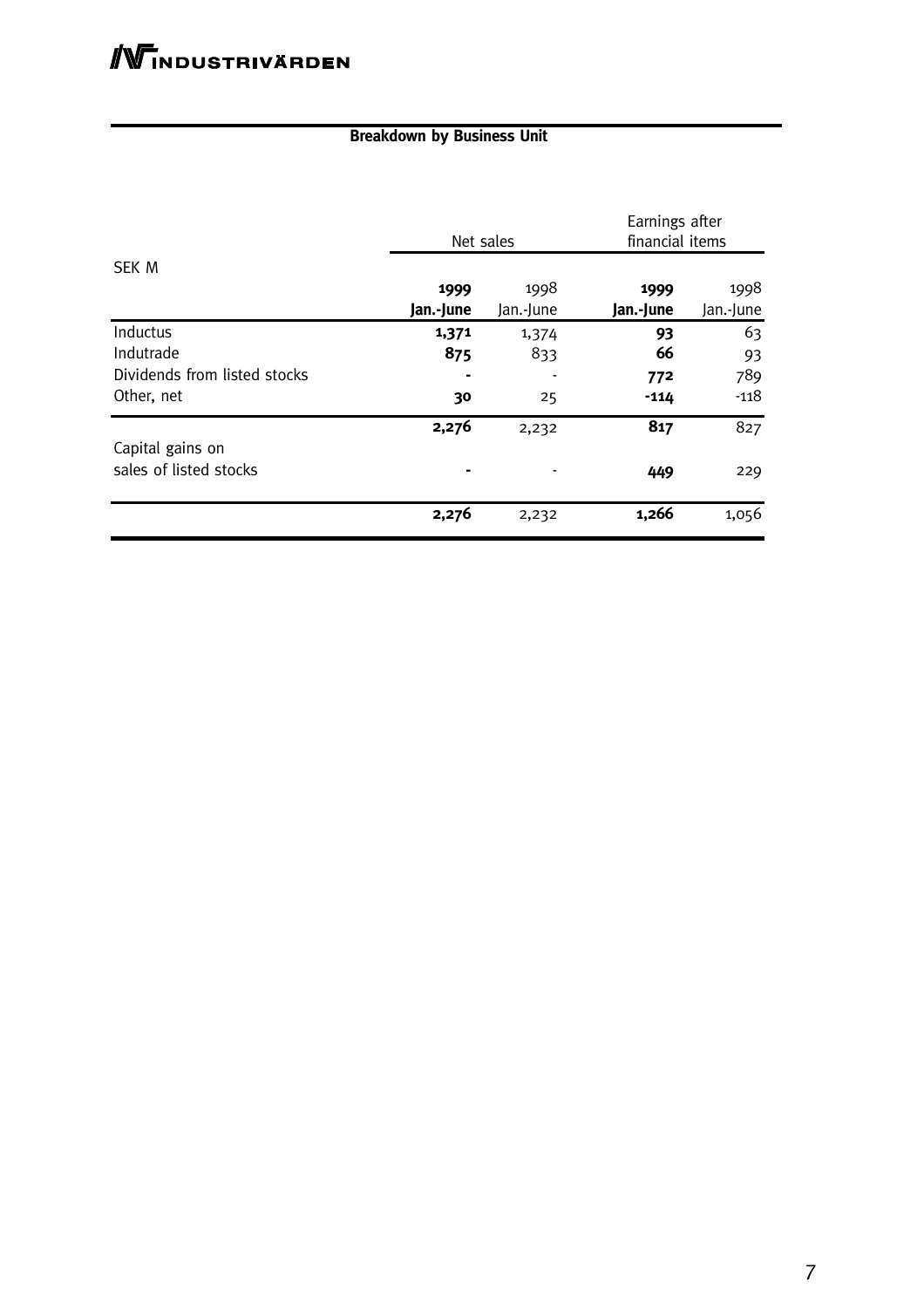## **Industrivärden Consolidated Balance Sheet**

| <b>SEK M</b>                                | June 30 | June 30 | Dec. 31 |
|---------------------------------------------|---------|---------|---------|
|                                             | 1999    | 1998    | 1998    |
| Intangible assets                           | 99      | 95      | 101     |
| Tangible assets                             | 696     | 710     | 706     |
| Shares and participations                   | 13,186  | 11,428  | 12,382  |
| Other financial assets                      | 80      | 80      | 71      |
| Inventories                                 | 758     | 752     | 718     |
| Accounts receivable, trade                  | 885     | 825     | 878     |
| Other current receivables                   | 115     | 111     | 117     |
| Liquid assets                               | 220     | 244     | 1,200   |
| <b>Total assets</b>                         | 16,039  | 14,245  | 16,173  |
| Shareholders' equity                        | 10,244  | 8,939   | 9,974   |
| CPN loans                                   | 448     | 448     | 448     |
| Provisions                                  | 331     | 328     | 323     |
| Interest-bearing long-term liabilities      | 928     | 1,326   | 1,709   |
| Interest-bearing current liabilities        | 2,996   | 2,337   | 2,709   |
| Noninterest-bearing current liabilities     | 1,092   | 867     | 1,010   |
| Total shareholders' equity and liabilities  | 16,039  | 14,245  | 16,173  |
| Visible equity ratio, percent               | 67      | 66      | 64      |
| Adjusted equity ratio, percent <sup>3</sup> | 87      | 88      | 83      |

<sup>3</sup> Includes surplus values of listed stocks.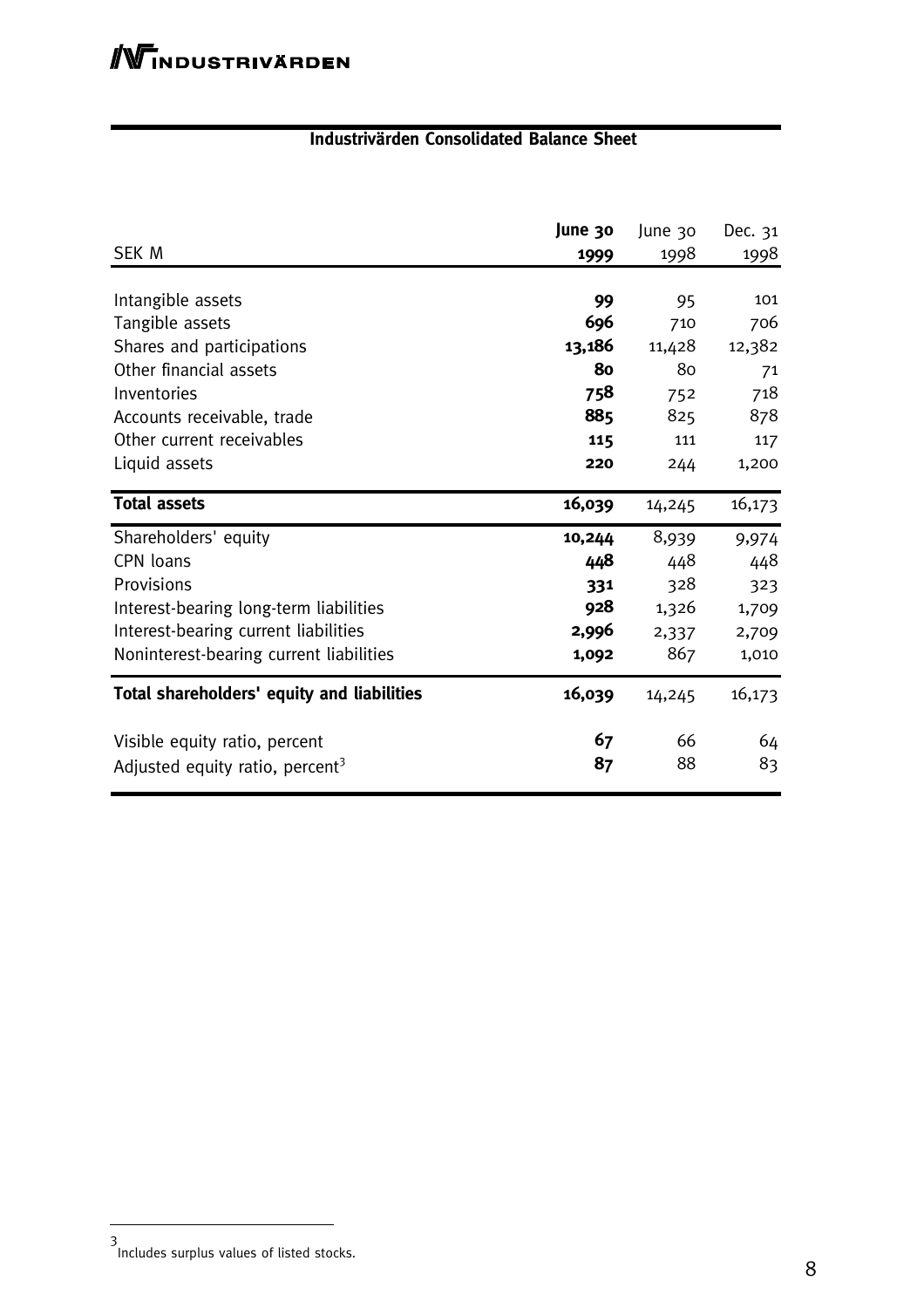## **Industrivärden Consolidated Statement of Cash Flows**

| <b>SEK M</b>                                                    | 1999<br>Jan.-June | 1998<br>Jan.-June | 1998<br>Jan.-Dec. |
|-----------------------------------------------------------------|-------------------|-------------------|-------------------|
| <b>OPERATING ACTIVITIES</b>                                     |                   |                   |                   |
| Earnings after financial items                                  | 1,266             | 1,056             | 2,148             |
| Adjustment of items not included in cash flows:                 |                   |                   |                   |
| Depreciation                                                    | 75                | 73                | 144               |
| Reversal of result of sales of stocks                           | -449              | $-229$            | $-1,003$          |
| Reversal of other items not affecting cash flows                | 22                | $-123$            | $-373$            |
| Taxes paid                                                      | $-123$            | $-30$             | -46               |
| Cash flow from operating activities before                      |                   |                   |                   |
| changes in working capital                                      | 791               | 747               | 870               |
| Cash flow from changes in working capital                       | O                 | $-67$             | -40               |
| Net cash flow from operating activities                         | 791               | 680               | 830               |
| <b>INVESTING ACTIVITIES</b>                                     |                   |                   |                   |
| Purchases of listed stocks (incl. stocks received as dividends) | -1,424            | $-407$            | $-2,025$          |
| Sales of listed stocks                                          | 1,090             | 417               | 2,149             |
| Net purchase/sale of other fixed assets                         | $-51$             | $-59$             | $-134$            |
| Net cash flow from investing activities                         | $-385$            | $-49$             | $-10$             |
| <b>FINANCING ACTIVITIES</b>                                     |                   |                   |                   |
| Loans raised and amortization of debt                           | $-505$            | 50                | 814               |
| Dividends and CPN interest paid out                             | -874              | -728              | -728              |
| Net cash flow from financing activities                         | $-1,379$          | $-678$            | 86                |
| Net cash flow for the period                                    | -973              | $-47$             | 906               |

# **Change in net debt**

|                                        | 12/31/98 | Cash flow | Change in<br>loans | Other<br>changes         | <b>Outcome</b><br>6/30/99 |
|----------------------------------------|----------|-----------|--------------------|--------------------------|---------------------------|
| Liquid assets                          | 1,200    | $-973$    |                    | -7                       | 220                       |
| Long-term interest-bearing liabilities | 1,709    | ۰         | -781               | $\overline{\phantom{a}}$ | 928                       |
| Current interest-bearing liabilities   | 2,709    | -         | 287                | $\overline{\phantom{a}}$ | 2,996                     |
| Interest-bearing pension provision     | 132      | -         |                    | Q                        | 141                       |
| Net debt                               | 3,350    | 973       | -494               | 16                       | 3,845                     |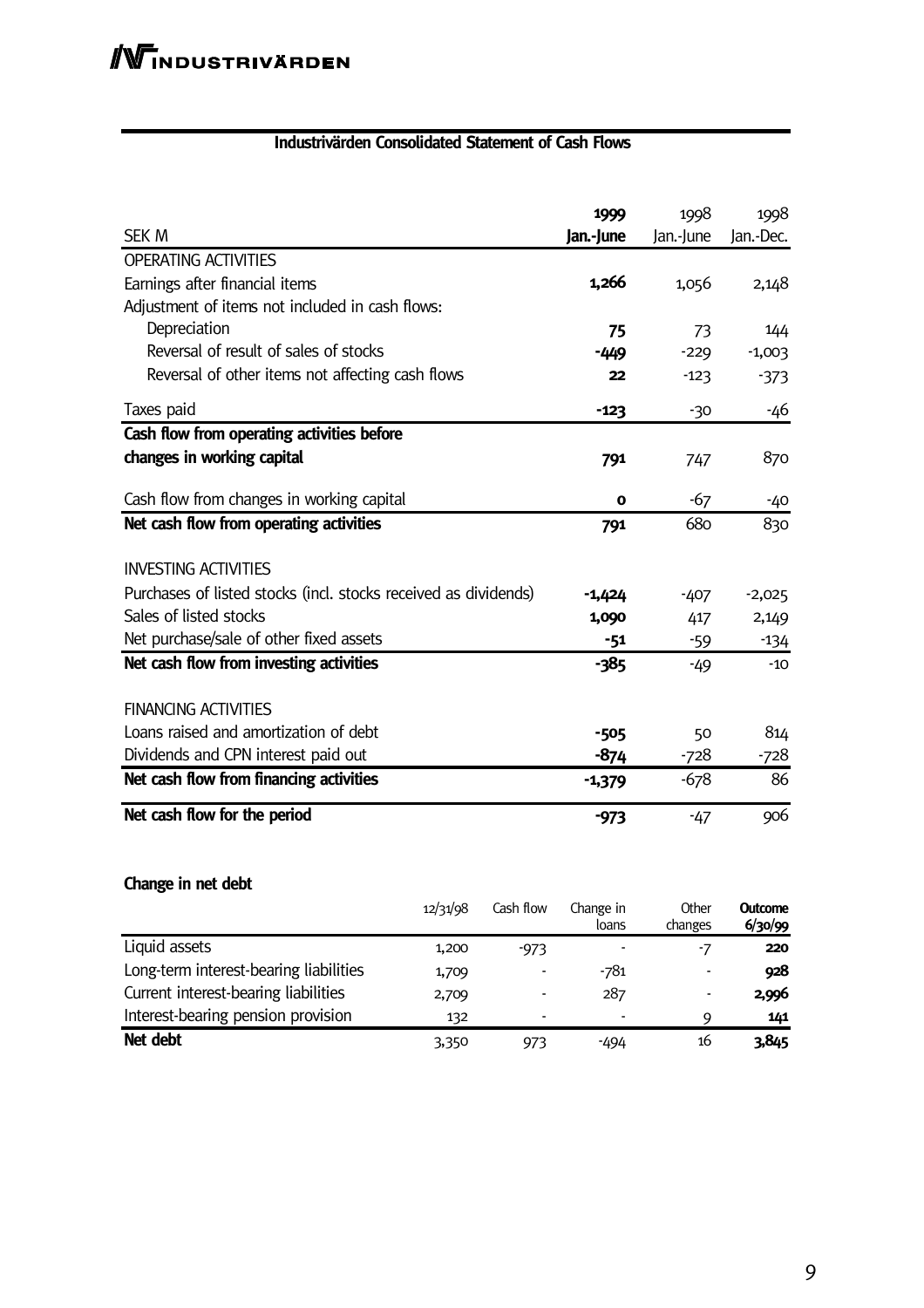|                                                                                                                                |            |        | Market value   |                   |  |
|--------------------------------------------------------------------------------------------------------------------------------|------------|--------|----------------|-------------------|--|
|                                                                                                                                |            |        | SEK per share  | Percent of        |  |
|                                                                                                                                | Number     | SEK M  | and CPN        | portfolio's value |  |
| Ericsson                                                                                                                       | 46,520,000 | 13,398 | 70             | 36                |  |
| Handelsbanken                                                                                                                  | 43,950,000 | 4,483  | 23             | 12                |  |
| Sandvik                                                                                                                        | 23,000,000 | 4,267  | 22             | 11                |  |
| <b>SCA</b>                                                                                                                     | 18,382,000 | 4,190  | 22             | 11                |  |
| Skandia                                                                                                                        | 17,900,000 | 2,846  | 15             | 8                 |  |
| AGA                                                                                                                            | 25,753,500 | 2,730  | 14             | $\overline{7}$    |  |
| Skanska                                                                                                                        | 8,075,689  | 2,588  | 14             | $\overline{7}$    |  |
| <b>SSAB</b>                                                                                                                    | 12,046,600 | 1,282  | 7              | $\overline{3}$    |  |
| Pfizer Inc.                                                                                                                    | 706,000    | 654    | 3              | $\overline{c}$    |  |
| Volvo                                                                                                                          | 2,000,000  | 491    | 3              | $\overline{c}$    |  |
| Other ( <sek 200="" m)<="" td=""><td></td><td>397</td><td><math>\overline{2}</math></td><td><math>\mathbf{1}</math></td></sek> |            | 397    | $\overline{2}$ | $\mathbf{1}$      |  |
| <b>Total</b>                                                                                                                   |            | 37,326 | 195            | 100               |  |

# **Portfolio of Listed Stocks as per June 30, 1999**

The listed portfolio above included the following stocks which were out on loan:

|               | Number    |         | Number  |
|---------------|-----------|---------|---------|
| Handelsbanken | 3,241,150 | Skanska | 12,000  |
| Sandvik       | 62.100    | Volvo   | 334,500 |
| <b>SCA</b>    | 28,800    | Other   | 72,100  |